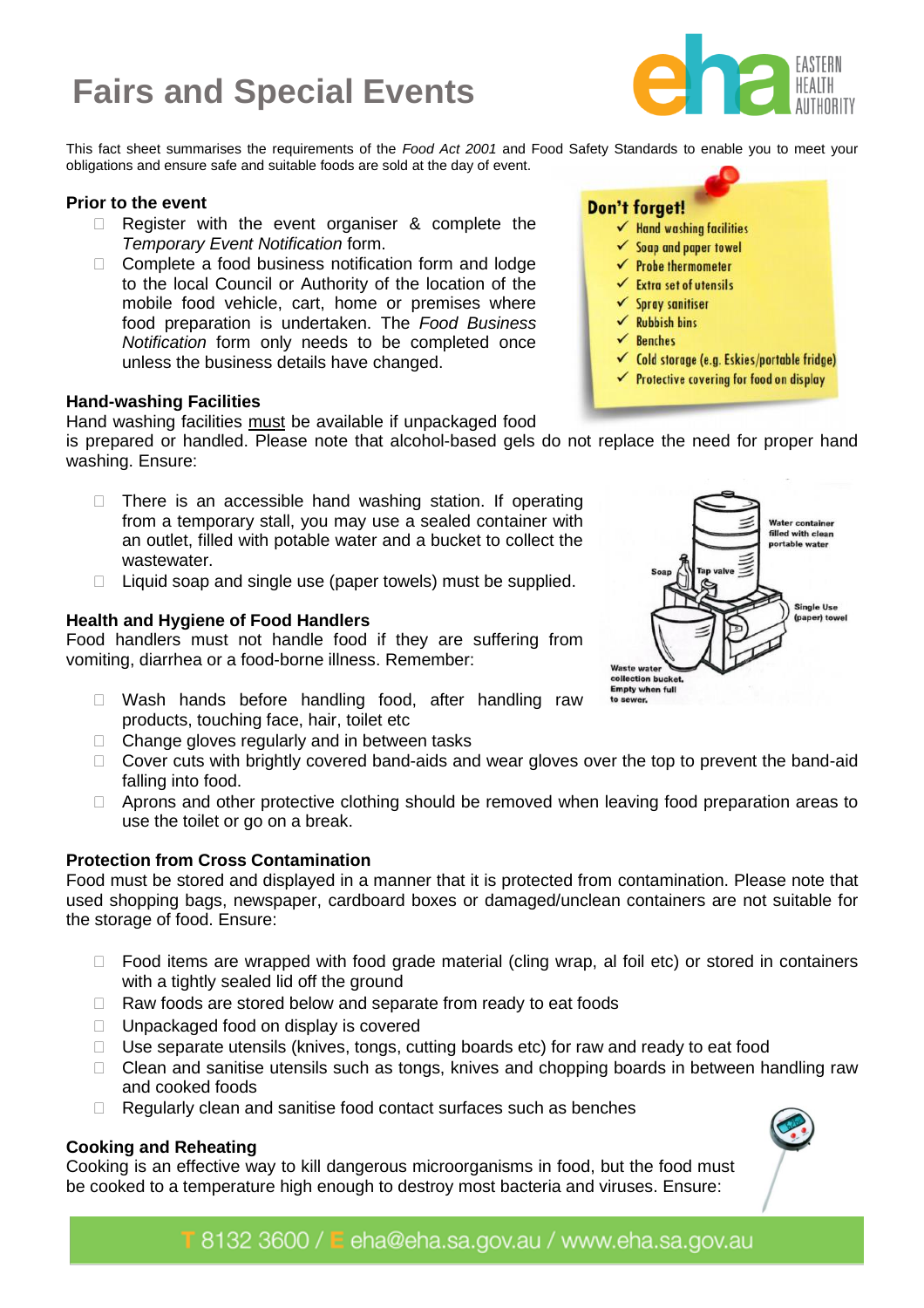

- A probe thermometer is available to regularly check the temperature of food.
- $\Box$  The temperature of food during cooking reaches a minimum of 75 $\degree$ C.
- □ Stuffed meats, mince, sausages, patties, kebabs and whole poultry should be cooked right through to the centre (until their juices run clear) as bacteria are distributed throughout these foods.
- $\Box$  Food is rapidly reheated (e.g. stove top or microwave) before placing in a hot holding device

#### **Temperature Control**

All potentially hazardous food must be stored under temperature control as bacteria can grow very quickly in warm environments. Potentially hazardous food includes cooked meat and seafood, prepared fruits and vegetables, dairy, cooked rice or pasta. This means:

- **Hot food should be kept at or above 60°C**
- **Cold food should be kept at or below 5°C**
- **Frozen food should be frozen hard (-18°C or below)**
- $\Box$  When refrigeration is not available potentially hazardous food can be kept cold during storage or transportation by using portable car fridges and insulated cool boxes or eskies with plenty of ice.

Follow the **2 hour/4 Hour rule** for food stored, prepared or displayed in the 'temperature danger zone' which is between 5°C and 60°C. The total time in the temperature danger zone includes the time during delivery, preparation and transportation.



#### **Cleaning and Sanitising**

If cleaning and sanitising of equipment or eating and drinking utensils (e.g. knives/forks) is necessary, you will require double bowl sinks with a supply of hot water and detergent. A chemical sanitiser will be required for the rinsing stage. Alternatively, if a dishwasher is available at home or at the business, equipment and eating and drinking utensils can be stored in a plastic container and passed through the dishwasher after the event.

 $\Box$  A spray bottle of chemical sanitiser is required for sanitising benches and other equipment during the event.

#### **Waste Disposal**

- □ Wastewater must be disposed of into the sewage system. Wastewater must not be disposed of into the stormwater system or onto the ground. If access to the sewage system is not available, temporary onsite holding tanks must be used.
- $\Box$  Bins in food preparation areas must be located where they are not likely to contaminate food.

#### **Inspections and Fees**

An Environmental Health Officer may attend the event and inspect stalls and other areas that are used for the storage, preparation and sale of food. Fees for special events are applied according to the Inspection Fee Policy. If you have any questions, feel free to contact EHA on 8132 3600.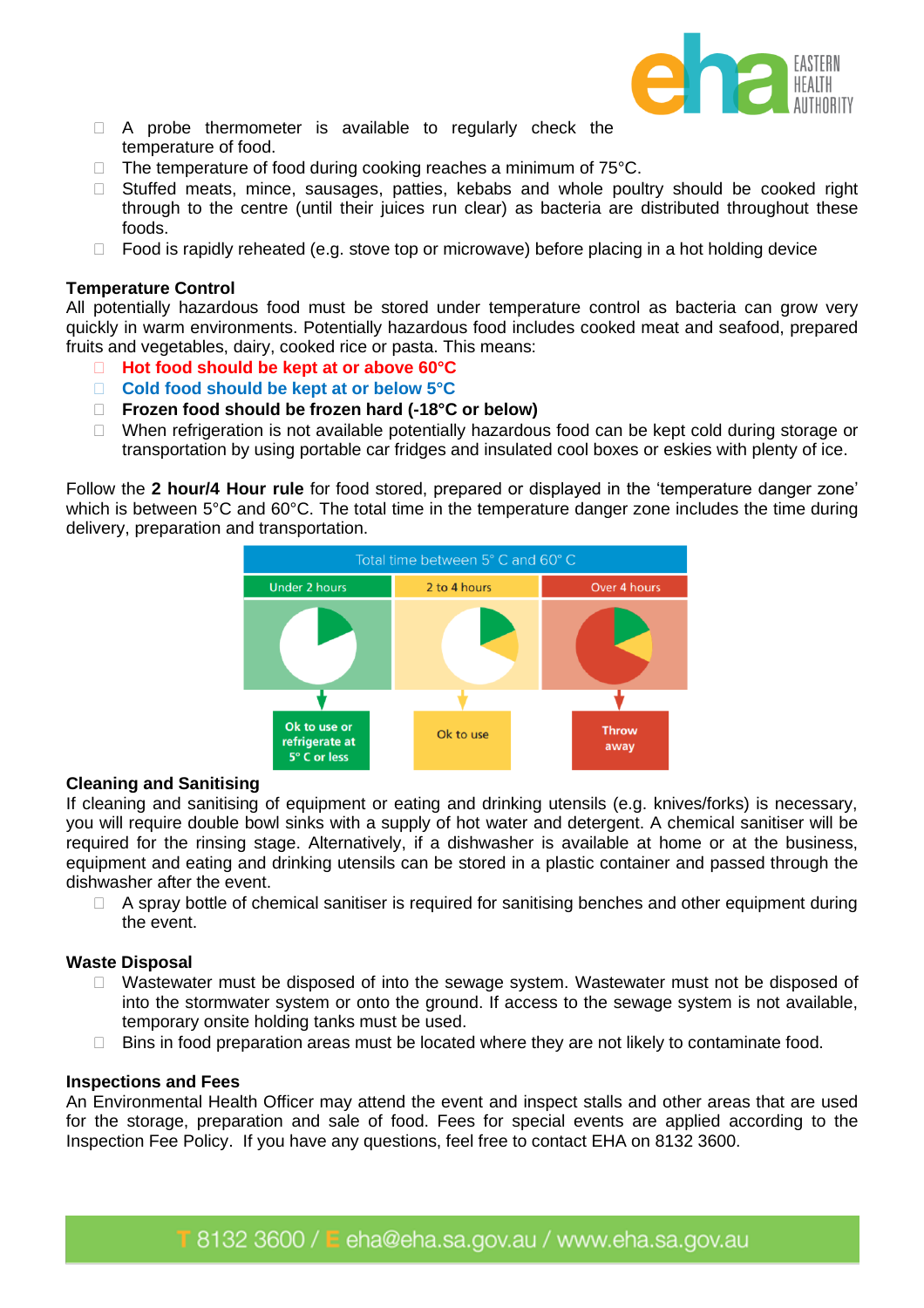# $\overline{\mathbf{G}}$   $\overline{\mathbf{G}}$ *Food Act 2001 – Section 86(1)* **Temporary Event Notification EVENT ORGANISER**

#### **Overview:**

Required for events offering food outlets / petting zoos.

#### **Procedure:**

This form is to be submitted to Eastern Health Authority a **minimum of 28 days prior** to the event. Event organisers are requested to collect the *Temporary Food Notification* forms from individual food outlets and submit them to Eastern Health Authority at least 14 days prior to the event.



101 Payneham Road, St Peters SA 5069 PO Box 275 Stepney SA 5069 T 8132 3600 / F 8132 3623 eha@eha.sa.gov.au www.eha.sa.gov.au **ABN** 52 535 526 439

# **Section 1: Event Details** Event Name: Event Location: Event Dates/s: Time of Event: *Set up: Start time: Finish time:* Number of food outlets at event (include stalls, mobile vans and those operating from permanent premises): *Temporary stalls: Mobile food vans: Permanent premises:* **Please ensure all food outlets complete the Temporary Food Premises Notification form** Petting Zoo:  $\vert$  YES  $\Box$  NO  $\Box$

| <b>Section 2: Company Details</b>                     |  |
|-------------------------------------------------------|--|
| Name of Company or Body<br>Responsible for the Event: |  |
| <b>Street Address:</b>                                |  |
| <b>Mailing Address:</b>                               |  |
| <b>Business Telephone:</b>                            |  |
| Email:                                                |  |

| <b>Section 3: Event Organiser Details</b> |  |  |
|-------------------------------------------|--|--|
| <b>Contact Name:</b>                      |  |  |
| Mailing Address:                          |  |  |
| <b>Business Telephone:</b>                |  |  |
| After Hours Telephone:                    |  |  |
| Mobile Telephone:                         |  |  |
| Email:                                    |  |  |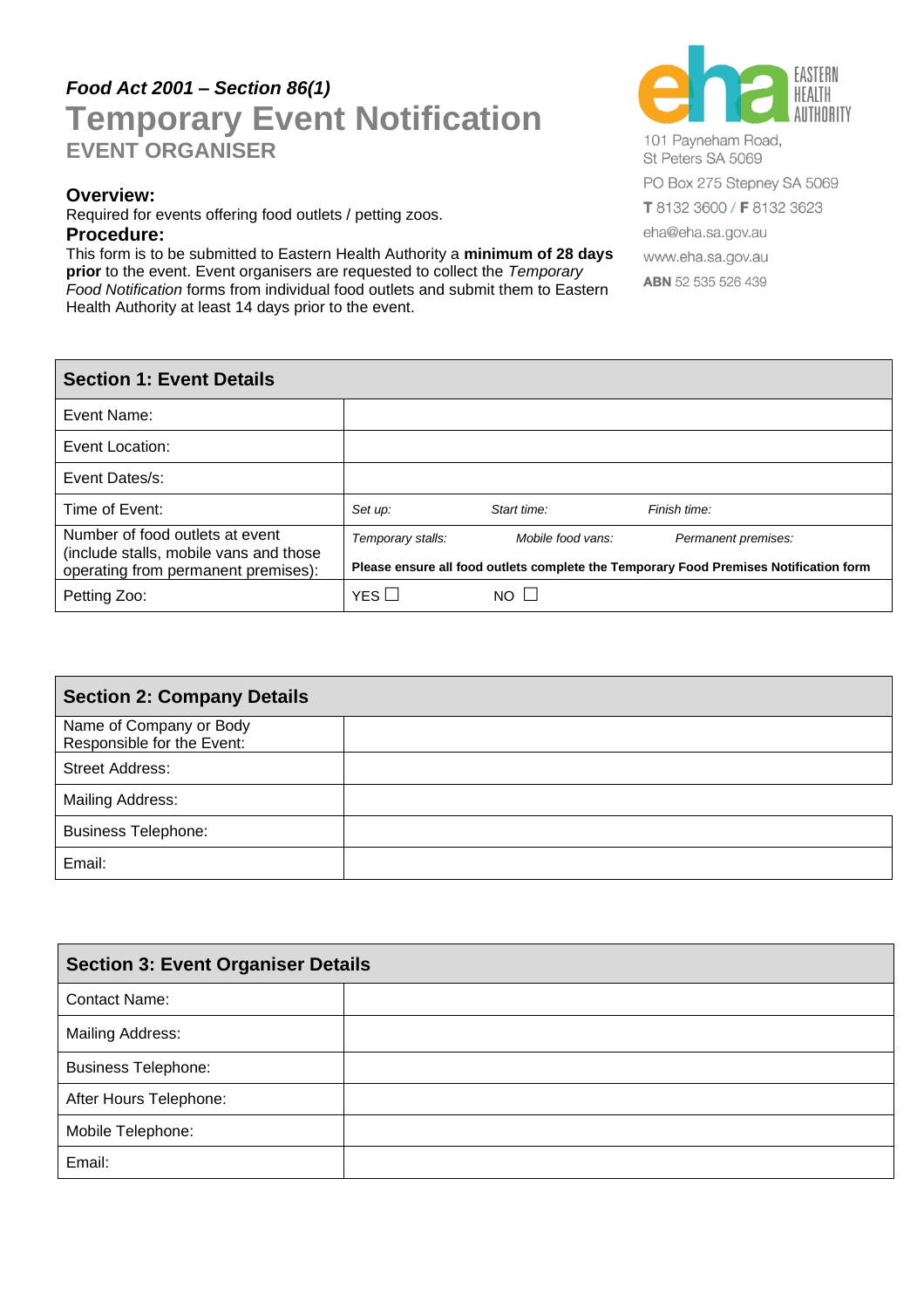| Confirmed Vendors - please fill out as many confirmed food stalls/vans/petting zoos as you can |                                        |  |  |
|------------------------------------------------------------------------------------------------|----------------------------------------|--|--|
| <b>Name</b>                                                                                    | <b>Contact Person and Phone Number</b> |  |  |
|                                                                                                |                                        |  |  |
|                                                                                                |                                        |  |  |
|                                                                                                |                                        |  |  |
|                                                                                                |                                        |  |  |
|                                                                                                |                                        |  |  |
|                                                                                                |                                        |  |  |
|                                                                                                |                                        |  |  |
|                                                                                                |                                        |  |  |
|                                                                                                |                                        |  |  |
|                                                                                                |                                        |  |  |
|                                                                                                |                                        |  |  |
|                                                                                                |                                        |  |  |
|                                                                                                |                                        |  |  |
|                                                                                                |                                        |  |  |
|                                                                                                |                                        |  |  |
|                                                                                                |                                        |  |  |
|                                                                                                |                                        |  |  |
|                                                                                                |                                        |  |  |
|                                                                                                |                                        |  |  |
|                                                                                                |                                        |  |  |

| <b>Section 5: Declaration</b>                                                                                                                                                                                                                                                                                                                                                                                                                                               |                                                                                                             |       |  |
|-----------------------------------------------------------------------------------------------------------------------------------------------------------------------------------------------------------------------------------------------------------------------------------------------------------------------------------------------------------------------------------------------------------------------------------------------------------------------------|-------------------------------------------------------------------------------------------------------------|-------|--|
| $\bullet$                                                                                                                                                                                                                                                                                                                                                                                                                                                                   | acknowledge that the information I have provided is accurate and complete at the time of submission.        |       |  |
| $\bullet$                                                                                                                                                                                                                                                                                                                                                                                                                                                                   | am aware that forms not submitted will not receive approval, therefore should not be included in the event. |       |  |
| understand that an inspection by an Environmental Health Officer may be undertaken on the day and that<br>$\bullet$<br>Officers have the power to prevent the ongoing sale of food where a risk and/or breaches are found. This<br>may include discarding food that is out of temperature control, seizing equipment that may render food<br>unsafe or unsuitable, preventing the sale of food until hand washing facilities are provided or a thermometer<br>is available. |                                                                                                             |       |  |
| Name:                                                                                                                                                                                                                                                                                                                                                                                                                                                                       |                                                                                                             |       |  |
| Signed:                                                                                                                                                                                                                                                                                                                                                                                                                                                                     |                                                                                                             | Date: |  |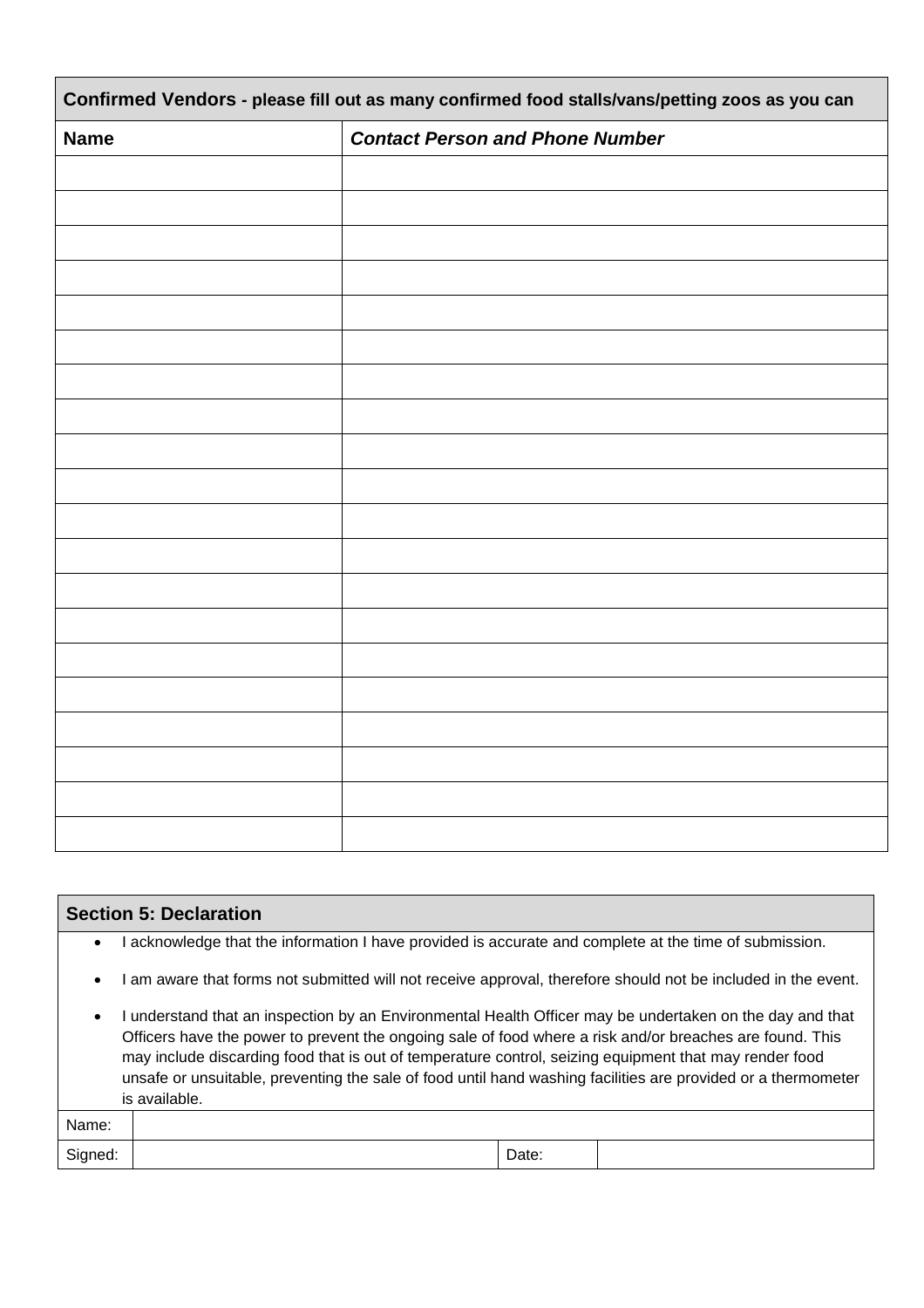# *Food Act 2001 – Section 86(1)* **Temporary Food Premises Notification**

#### **Food Business Vendors and Petting Zoos Overview:**

Required for food sold/served at occasional events held on Council land. **Procedure:**

This form is to be submitted to Eastern Health Authority a **minimum of 14 days prior** to the event.



St Peters SA 5069 PO Box 275 Stepney SA 5069 T 8132 3600 / F 8132 3623 eha@eha.sa.gov.au www.eha.sa.gov.au ABN 52 535 526 439

| <b>Section 1: Business Details</b> |  |
|------------------------------------|--|
| Proprietor:                        |  |
| <b>Business Name:</b>              |  |
| <b>Trading Address:</b>            |  |
| Postal Address:                    |  |
| Contact Person:                    |  |
| Phone:                             |  |
| Email Address:                     |  |
| Food Business Notification No:     |  |
| Council FBN lodged with:           |  |
|                                    |  |

| <b>Section 2: Event Details</b>                     |       |     |
|-----------------------------------------------------|-------|-----|
| Event Name:                                         |       |     |
| Event Location:                                     |       |     |
| Event Dates/s:                                      | From: | To: |
| Number of People Handling Food:                     |       |     |
| Where are foods prepared?<br>eg onsite / at home    |       |     |
| Please provide a description of food to<br>be sold: |       |     |

# **Section 3: Food Safety Controls**

**Potentially Hazardous Food (PHF)** is food that must be kept at a certain temperature to minimise the growth of any pathogenic microorganisms that might be present in the food or to prevent the formation of toxins in the food. These include:

- Raw and cooked meat, poultry, and game
- **Smallgoods**
- Dairy products
- Seafood (eg fish, sushi, oysters, prawns)
- Processed fruits and vegetables (eg prepared salads and cut fruit)
- Cooked rice and pasta
- Moist foods containing eggs, beans, nuts (eg quiche)
- Any dishes/foods that contain the above example foods (eg sandwiches, pizzas, etc)

**If PHFs are sold, how is your business ensuring effective temperature control when transporting and selling**